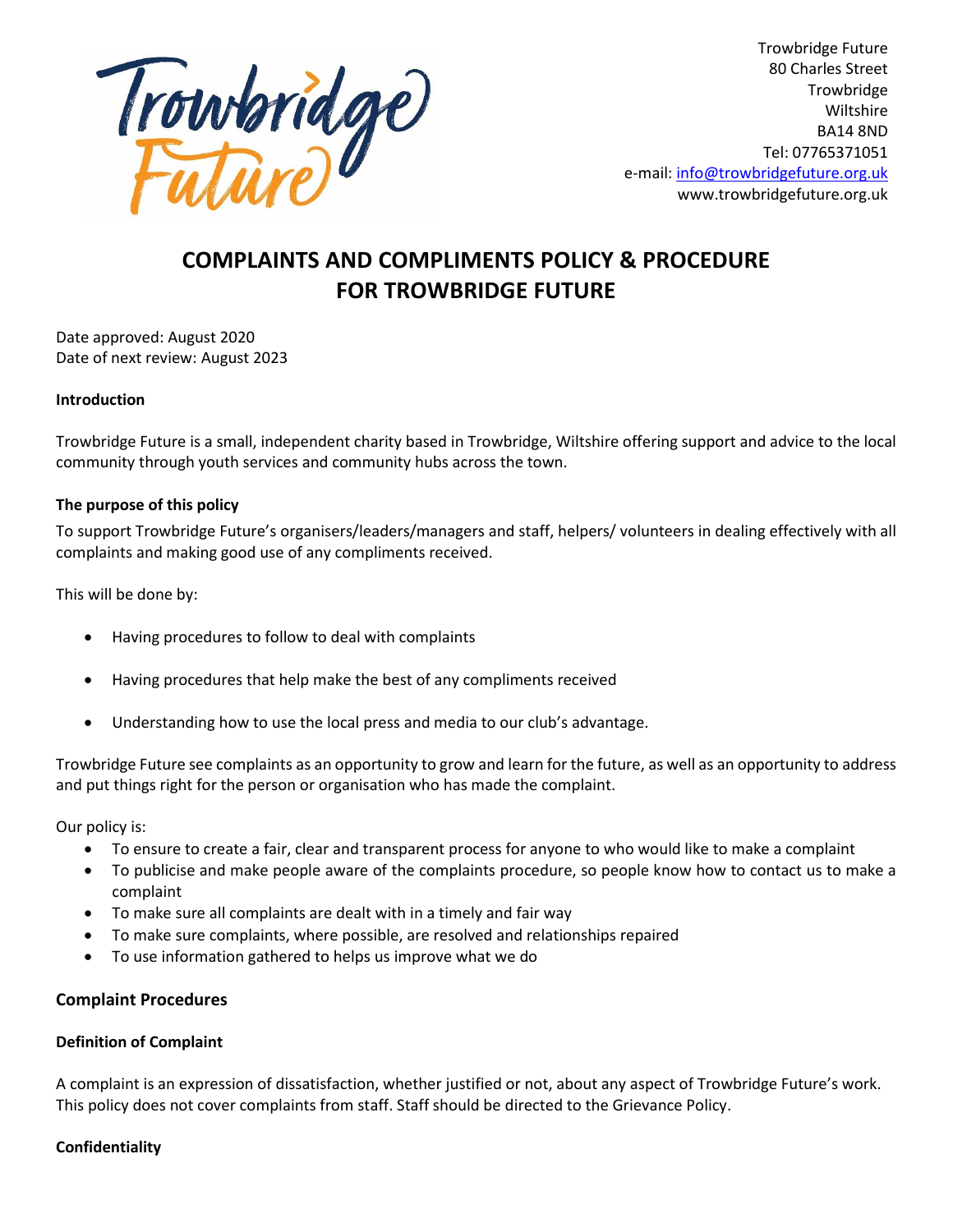All complaint information will be dealt with sensitively, telling only those who need to know and following any data protection requirements.

#### **Responsibility**

Overall responsibility for this policy is held by Trowbridge Future trustees. Any person making a complaint should be asked to complete a complaints form and this should be sent on to the Chair of Trustees to be discussed with the staff member escalating the complaint and to agree steps to be taken to rectify the concern raised.

#### **Contact Details for Complaints**

Any complaints can be made in person, via telephone, email or in writing.

Written complaints should be made to Trowbridge Future 80 Charles Street Trowbridge BA14 8ND. Complaints sent by email should be directed to: [meg@trowbridgefuture.org.uk.](mailto:meg@trowbridgefuture.org.uk) Complaints via telephone can be made to: 07765371051

#### **Compliments Procedure**

#### **Definition of Compliments**

A compliment is an expression of satisfaction about the standard of service we provide. We are always glad to hear from people who are satisfied with the services we offer.

#### **Responsibility**

All compliments will be kept in staff HR files and fed back to the relevant staff member via their line manager.

#### **Contact Details for Compliments**

Any compliments can be made in person, via telephone, email or in writing.

Written compliments should be made to Trowbridge Future 80 Charles Street Trowbridge BA14 8ND. Compliments sent by email should be directed to[: meg@trowbridgefuture.org.uk.](mailto:meg@trowbridgefuture.org.uk) Compliments via telephone can be made to: 07765371051

#### **Sign Off on this Policy**

| Name:   | Meg Aubrey | Position: | <b>Chief Executive</b> |
|---------|------------|-----------|------------------------|
| Signed: | Meg Aubrey | Dated:    | August 2020            |

#### Author: Latest Update Meg Aubrey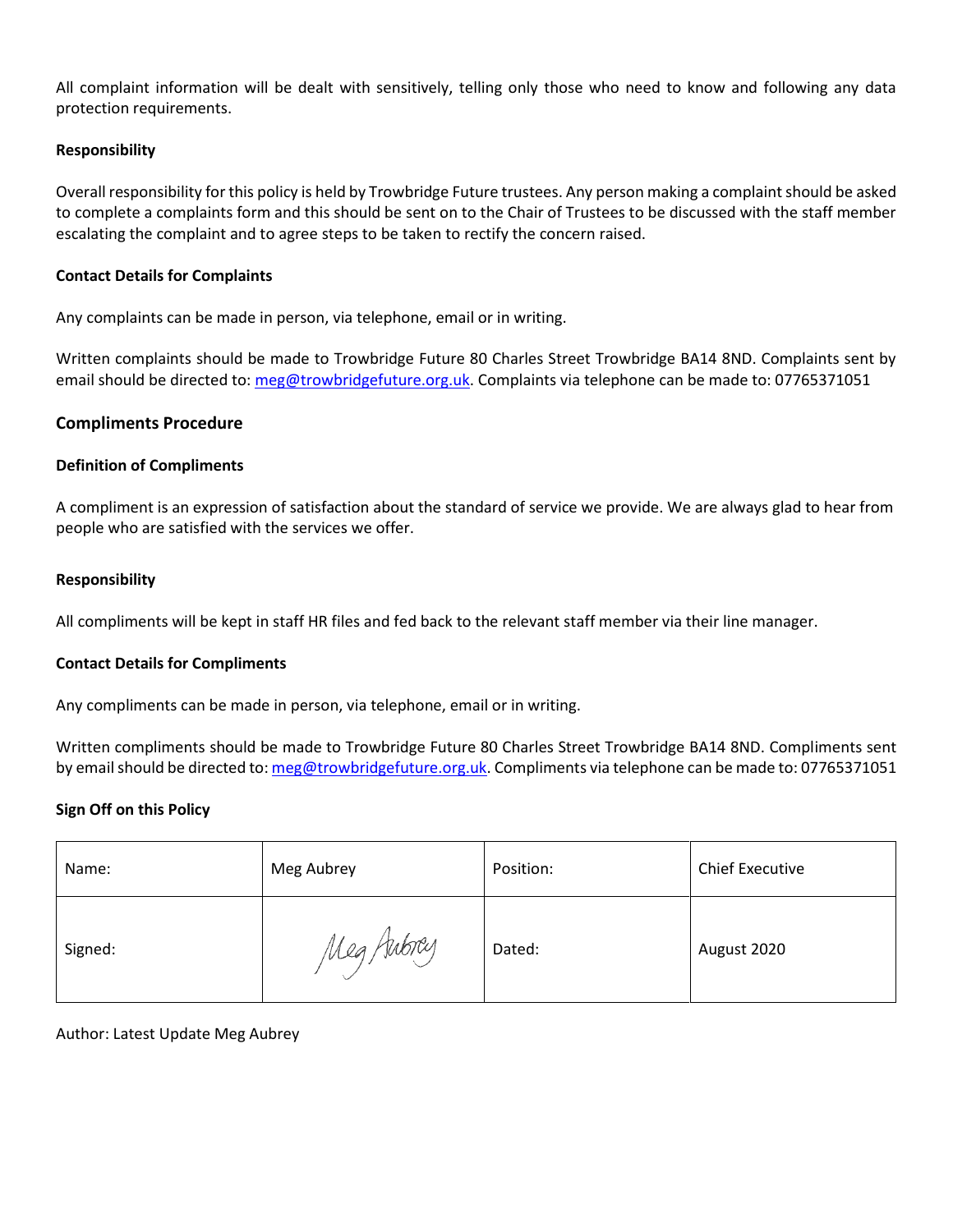

Trowbridge Future 80 Charles Street Trowbridge Wiltshire BA14 8ND Tel: 07765371051 e-mail: info@trowbridgefuture.org.uk www.trowbridgefuture.org.uk

# **TROWBRIDGE FUTURE COMPLIMENT FORM**

Your feedback is very important to us; if you are pleased with your experience please let us know:

### **Person Making Compliment**

| Name of Person |  |
|----------------|--|
| Home Address   |  |
| Tel No         |  |
| Email          |  |